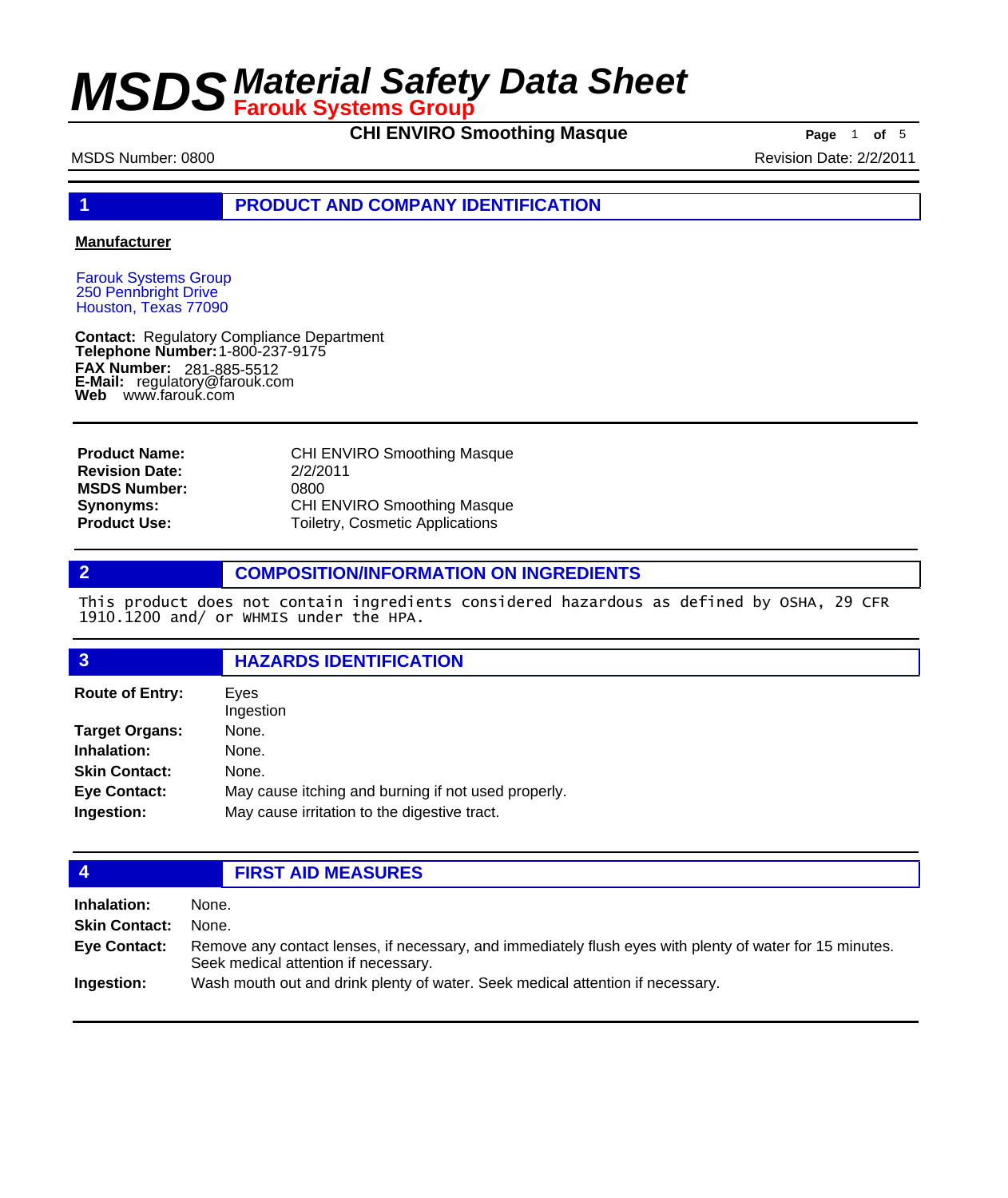**CHI ENVIRO Smoothing Masque** Page 2 of 5

MSDS Number: 0800 **Revision Date: 2/2/2011** Revision Date: 2/2/2011

# **5 FIRE FIGHTING MEASURES**

FLASHPOINT AND METHOD: Not applicable FLAMMABLE LIQUIDS: None. AUTO IGNITION TEMP: None FLAMMABLE CLASS:

 None. BURNING RATE OF SOLID:

Not available

GENERAL HAZARDS: Evacuate personnel downwind of fire to avoid inhalation of fumes and smoke. EXTINGUISHING METHODS: Chemical type foam, CO2(Carbon Dioxide), Dry Chemical, Water Fog

HAZARDOUS COMBUSTION PRODUCTS: None.

FIRE FIGHTING PROCEDURES: This product is not flammable.However, hazardous decomposition and combustion products may be formed in a fire situation. Cool exposed containers with water spray to prevent overheating.

FIRE FIGHTING EQUIPMENT: Respiratory and eye protection are required for fire fighting personnel. Full protective equipment (Bunker Gear) and self contained breathing apparatus (SCBA) should be used for all indoor fires and significant outdoor fires. For small outdoor fires, which may be easily extinguished with a portable fire extinguisher, use of a SCBA may not be needed.

# **6 ACCIDENTAL RELEASE MEASURES**

SMALL SPILL: When a spill occurs, use absorbent material on the substance. Dispose of the material according to all local, state and federal regulations. Always use an absorbent material when cleaning up a spill.

ENVIRONMENTAL PRECAUTIONS: Avoid run-off or release into sewers, stormdrains and waterways.

GENERAL PRECAUTIONS: Remove containers away from flammable materials.

### *HANDLING AND STORAGE* Use appropriate personal protective equipment as specified in Section 8. Handle in a manner consistent with good household/personal techniques and practices. **Handling Precautions:** Keep containers/bottles securely sealed when not in use. Store in cool/dry conditions that do not exceed room temperature. Try to store product in temperatures between 40°F to 90° F. **Storage Requirements:**

# **8 EXPOSURE CONTROLS/PERSONAL PROTECTION**

| <b>Engineering Controls:</b>      | These recommendations provide general guideance for handling this product safely. Because<br>specific use conditions may vary, safety procedures should be developed for each specific<br>application of this product. When developing procedures, always consider potential waste,<br>disposal and personal safety issues. |
|-----------------------------------|-----------------------------------------------------------------------------------------------------------------------------------------------------------------------------------------------------------------------------------------------------------------------------------------------------------------------------|
| <b>Protective Equipment:</b>      | EYES AND FACE: For reasonable foreseeable uses of this product, eye and face protection<br>is not required.<br>SKIN: For reasonable foreseeable uses of this product, skin protection is not required.<br>RESPIRATORY: For reasonable foreseeable uses of this product, respiratory protection is not<br>required.          |
| <b>Exposure Guidelines/Other:</b> | EXPOSURE GUIDELINES: Overexposure is unlikely. Since all parameters cannot be foreseen, the use of engineering controls to reduce<br>exposure may be necessary.                                                                                                                                                             |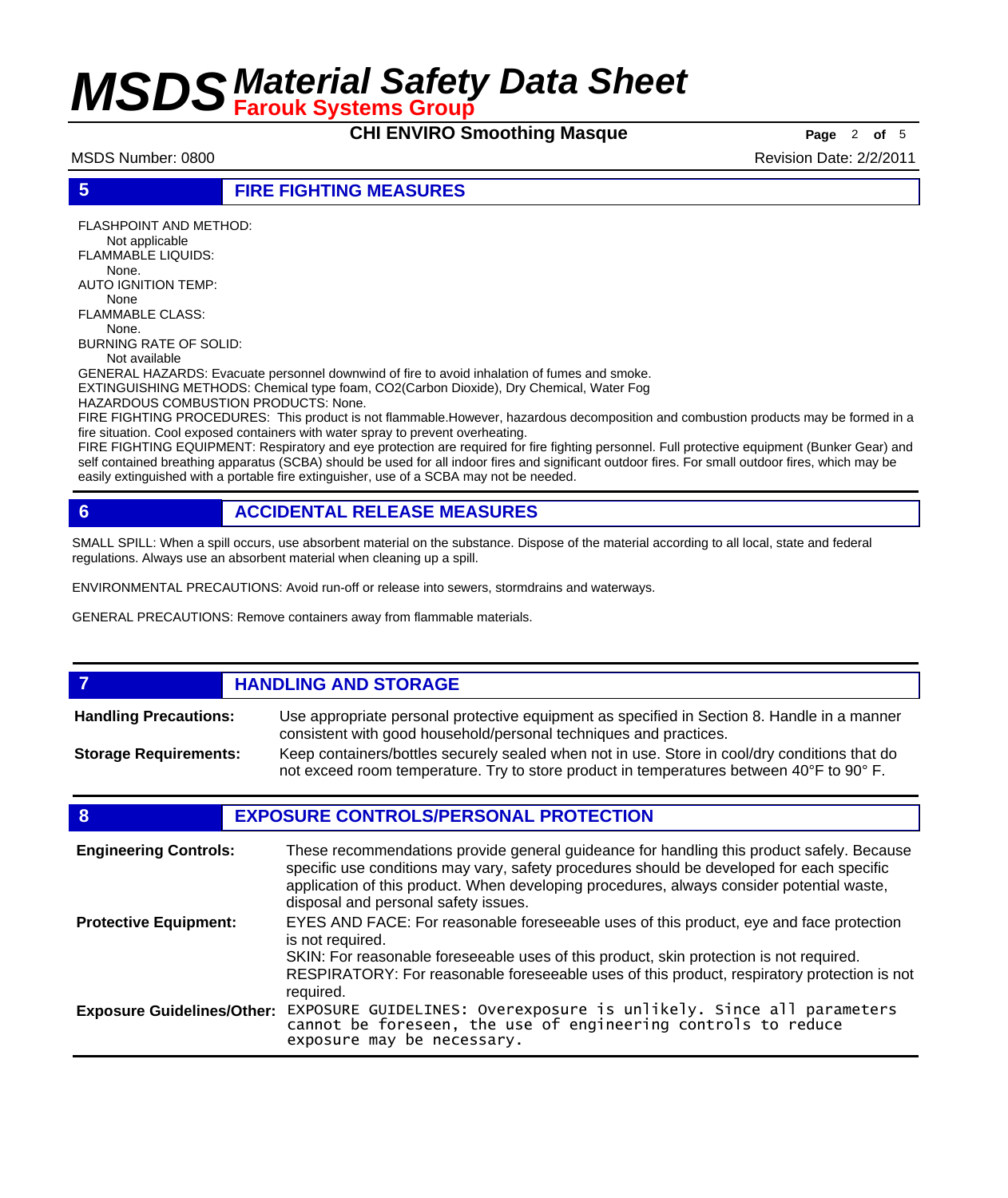**CHI ENVIRO Smoothing Masque Page** 3 of 5

MSDS Number: 0800 **Revision Date: 2/2/2011** 

### **9 PHYSICAL AND CHEMICAL PROPERTIES**

| Appearance:            | Creamy aqua color  |
|------------------------|--------------------|
| <b>Physical State:</b> | Cream              |
| Odor:                  | Pleasant fragrance |
| pH:                    | $3.0 - 4.5$        |
| <b>Vapor Pressure:</b> | N/A                |
| <b>Vapor Density:</b>  | N/A                |

**Boiling Point:** Not determinated **Freezing/Melting Pt.:** N/A **Solubility:** Soluble in water. **Spec Grav./Density:** 0.96 - 1.02

# **10 STABILITY AND REACTIVITY Stability:** YES **Conditions to avoid:** Extreme temperatures. Materials to avoid (incompatability): Keep away from strong oxidizing material. **Hazardous Decomposition products:** None known.

# **11 TOXICOLOGICAL INFORMATION**

ACUTE:

DERMAL LD50: Not available. ORAL LD50: Not available. INHALATION LC50: Not available. EYE EFFECTS: This product may cause irritation to eyes if not used under normal conditions. TARGET ORGANS: NONE. SENSITIZATIONS: Not available. CARCINOGENICITY: IARC: Listed by IARC - No. NTP: Listed by NTP - No. OSHA: Listed by OSHA - No.

MUTAGENICITY: Not available. REPRODUCTIVE EFFECTS: None. TERATOGENIC EFFECTS: Not available.

# **12 ECOLOGICAL INFORMATION**

Hazardous Polymerization: Will Not Occur.

ENVIRONMENTAL DATA: Not available. ECOTOXICOLOGICAL INFO: Not available. DISTRIBUTION: Not available. CHEMICAL FATE INFO: Not available.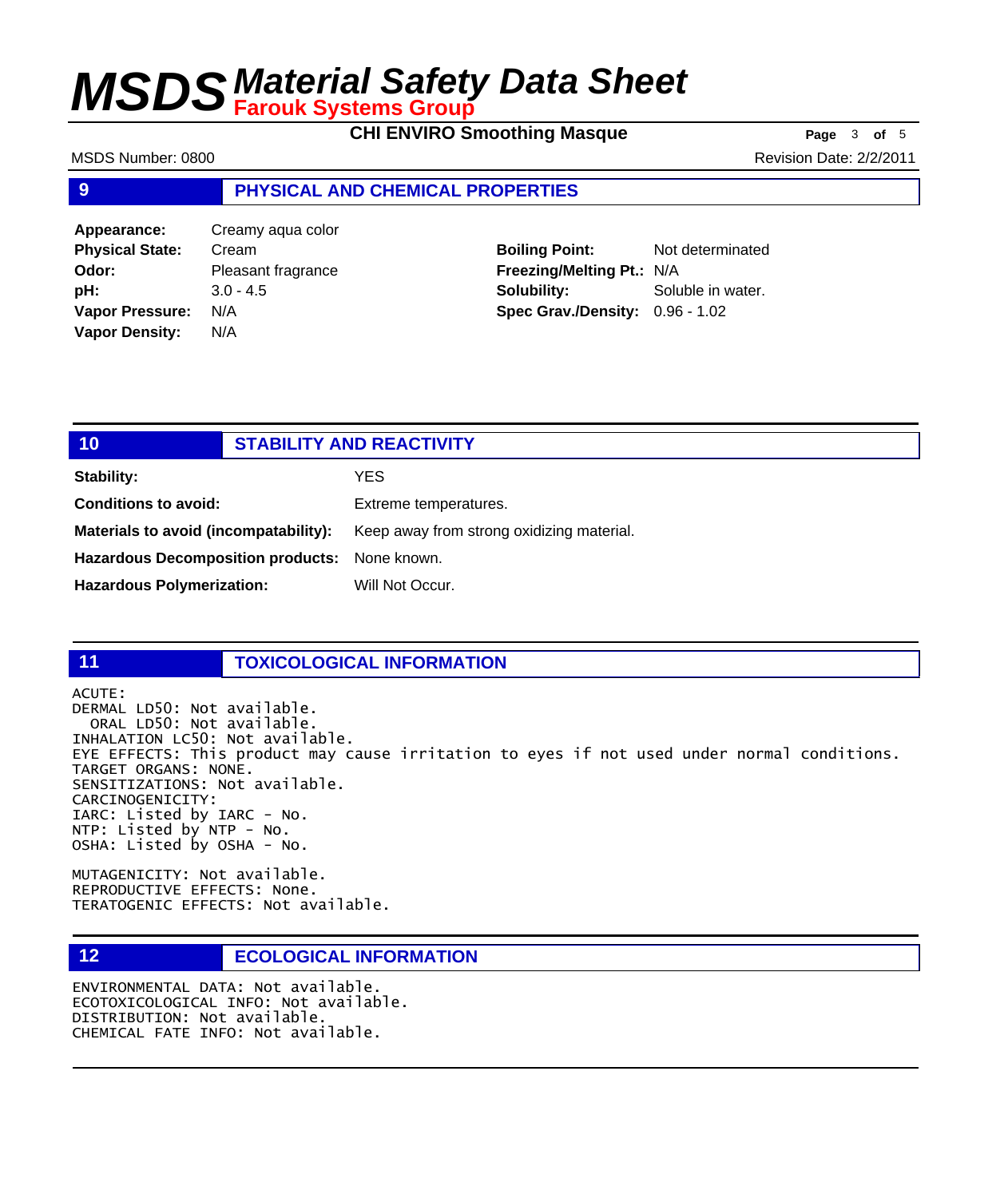**CHI ENVIRO Smoothing Masque Page** 4 of 5

MSDS Number: 0800 **Revision Date: 2/2/2011** Revision Date: 2/2/2011

# **13 DISPOSAL CONSIDERATIONS**

US EPA Waste Number and Descriptions:

DISPOSAL METHOD: Controlled release of diluted product into a biological wastewater treatment plant. COMPONENT WASTE NUMBER: No EPA Waste Numbers are applicable for this product's components. DISPOSAL INSTRUCTIONS: Dispose of waste material according to local, state and federal rules and regulations.

**14 TRANSPORT INFORMATION**

This product is not regulated as a hazardous material by the United States (DOT) or Canadian (TDG) transportation regulations.

DOT CLASSIFICATION: Shipping Name: CHI ENVIRO Smoothing Masque Class: None. Non-regulated, non-hazardous

IMDG CLASSIFICATION: Shipping Name: CHI ENVIRO Smoothing Masque Class: None. Non-regulated, non-hazardous

IATA CLASSIFICATION: Shipping Name: CHI ENVIRO Smoothing Masque Class: None. Non-regulated, non-hazardous

1-800-424-9300 1-703-527-3887 Outside the United States CHEMTREC

# **15 REGULATORY INFORMATION**

UNITED STATES: SARA TITLE III (Superfund Amendments and Reauthorization Act) 311/312 HAZARD CATEGORIES Fire: No. Pressure Generating: No. Reactivity: No. Acute: No. 313 REPORTABLE INGREDIENTS: Not applicable. TITLE III NOTES: None. CERCLA(Comprehensive Response, Compensation, and Liability Act) CERCLA RQ: None. TSCA(Toxic Substance Release Act) TSCA REGULATORY: All ingredients are listed in the TSCA Inventory. CANADA: WHMIS(WORKER HAZARDOUS MATERIAL INFORMATION SYSTEM) This product is WHMIS controlled. CANADIAN INGREDIENT DISCLOSURE LIST: None CANADIAN ENVIRONMENTAL PROTECTION ACT: All intentional ingredients are listed on the DSL(Domestic Substance List). EUROPEAN COMMUNITY: EU REGULATORY: All intentional ingredients are listed on the European's EINECS Inventory. STATE REGULATIONS: Not available. LOCAL REGULATIONS: Not available.